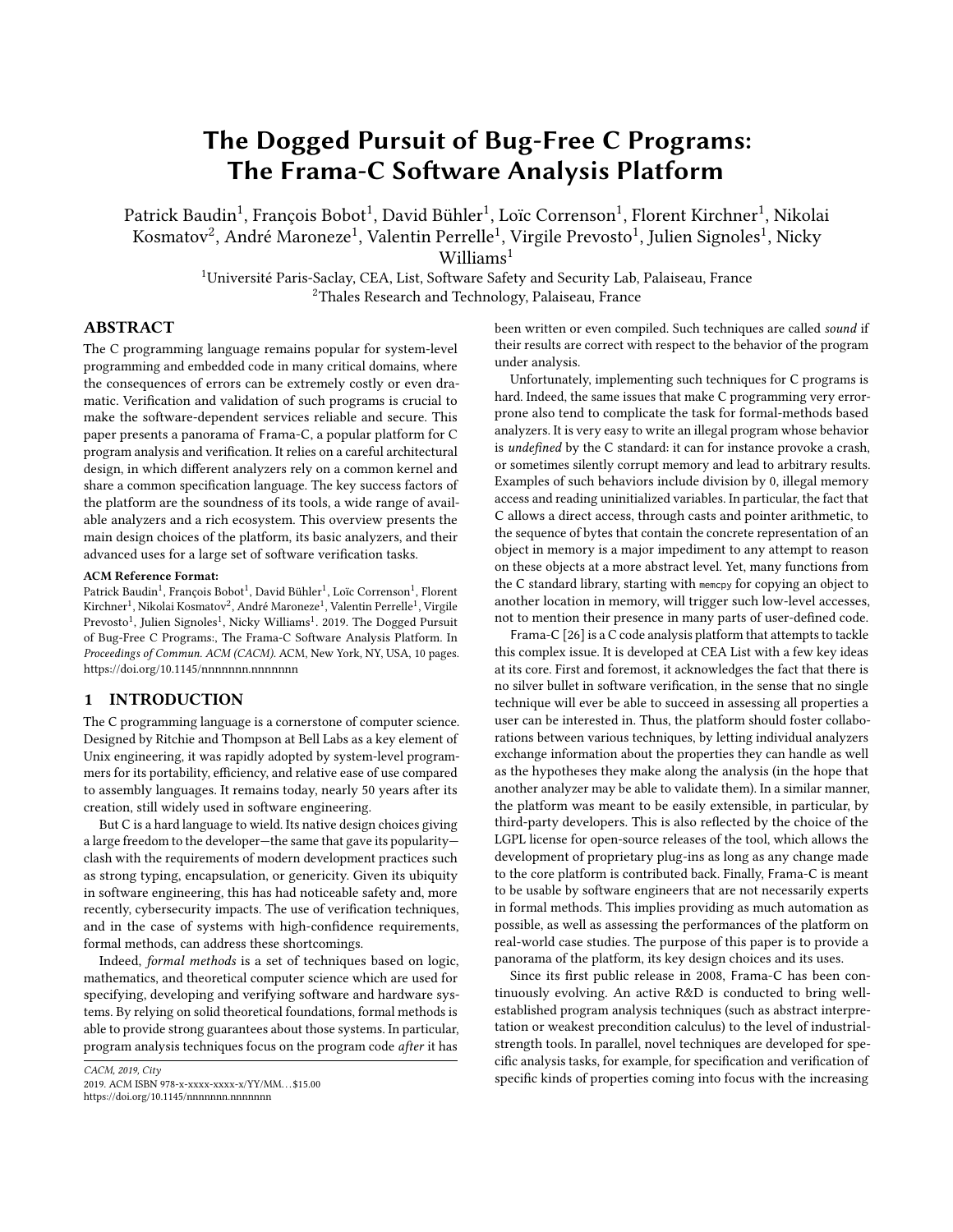<span id="page-1-0"></span>

Figure 1: Frama-C plug-in gallery.

complexity of modern software, or enhancing existing techniques with new approaches. This paper illustrates efforts of both kinds.

#### 2 OVERVIEW OF THE PLATFORM

Frama-C allows users to analyze a given C program, better understand (or even simplify) it and assess properties about it. The user can for instance explore the program structure and compute some metrics on it. Program properties can be explicitly expressed as annotations written in the formal specification language ACSL (described below). They can be validated by partial, dynamic verification or formally verified by rigorous, static verification.

Frama-C is not a single tool, but a framework that groups together several tools. Each tool is provided as a plug-in. The latest open-source release, Frama-C 21-Scandium contains 27 plug-ins. Frama-C offers an extensible and collaborative setting: anyone can develop and provide new plug-ins, and the plug-ins can collaborate with each other in different ways.

## 2.1 Different Plug-ins for Different Analyses

Figure [1](#page-1-0) shows a selection of Frama-C plug-ins. Verification plugins are the most important ones. The value analysis plug-in Eva focuses on detecting undefined behaviors (often called runtime errors) and tries to prove their absence. For example, for the code  $if(\n\times p < 0) \times p = -(\n\times p)$ ; where p is of type  $int \times$ , it has to check that: (i) reading and writing  $\ast$ p is safe, and (ii) -( $\ast$ p) does not overflow, that is,  $*p \neq -2^{31}$ , because the type int (over 32 bits) can only express values  $-2^{31}$ ...( $2^{31} - 1$ ). For a division, it has to check that the de-<br>nominator is not 0. Fyg does not require additional apportations: nominator is not 0. Eva does not require additional annotations: potential runtime errors can be deduced from the code.

On the contrary, proving program-specific, functional properties requires first to specify them as ACSL annotations. For the previous example, such annotations can state that it computes the absolute value of \*p. Then such properties can be proved using the deductive verification plug-in Wp. It can also require additional proof-guiding annotations or even a user-guided, interactive proof.

Sometimes, when such properties are not (yet) proved, the user can automatically verify them at runtime for a given execution using E-ACSL. The user can also automatically generate test inputs and check for these inputs that the program behaves as expected using PathCrawler. A few other plug-ins are specialized, such as CaFE for temporal properties, MThread for concurrency properties and LTest for test automation.

Several plug-ins are aimed at supporting the verification process, either before or after the run of verification plug-ins. Cfp [\[1\]](#page-9-2) prepares the analysis with Eva for a given library function specified with an ACSL contract by inferring a suitable analysis context. Synthesis automatically generates a function body implementing a given function contract. Pilat [\[16\]](#page-9-3) infers necessary proof-guiding annotations for loops (as polynomial loop invariants) for a proof with Wp. In case of a proof failure, StaDy. and Counter-Examples aim at generating a counter-example. Report summarizes what has been (or not yet) verified.

Other plug-ins help verification engineers to better understand the analyzed code: From, InOut, Impact, Scope, and Occurrence detail dependency and scope information related to memory locations. Callgraph and Users provide information about function calls, while Nonterm warns about non-terminating code. Metrics provides some code metrics.

A few plug-ins are program transformers that simplify the analyzed code. Constfold performs constant propagation, while Slicing removes pieces of code that are irrelevant with respect to a specific criterion. Sparecode and SecuritySlicing [\[32\]](#page-9-4) perform specialized simplifications, removing non-executable, dead code or code irrelevant for confidentiality/integrity properties.

Last but not least, several plug-ins extend the expressiveness of other analyzers. Frama-Clang and JCard target C++ and Java-Card code, Volatile and Variadic specifically deal with volatile memory locations and variadic functions, while RTE, Aoraï, RPP, MetACSL, Conc2Seq, and SecureFlow automatically generate ACSL properties from higher-level or implicit specifications.

### 2.2 Plug-in Collaboration

No program analysis technique is perfect by nature: many program analysis problems are undecidable. In other words, it is impossible to create a tool capable to solve them for all programs. However, some approaches and tools are more efficient for particular kinds of properties or programs than others. To take benefit from the strengths of different tools, Frama-C promotes analyzer collaboration. It can be used to decompose verification work and comes in two different flavors: sequential and parallel.

Sequential collaboration consists in using the result of an analyzer as input to another one. It can also consist in generating annotated C code that encodes a verification problem in such a way that it can be understood by another analyzer. Such collaborations are allowed by the plug-ins in support and expressiveness categories of Fig. [1.](#page-1-0) Several examples are provided below.

Parallel collaboration consists in using several analyzers to verify program properties, each analyzer verifying a subset of properties. For instance, absence of undefined behaviors can be verified by Eva, while functional properties can be proved by Wp. Eventually, the few remaining properties may be checked at runtime by E-ACSL. Frama-C ensures the consistency of partial results emitted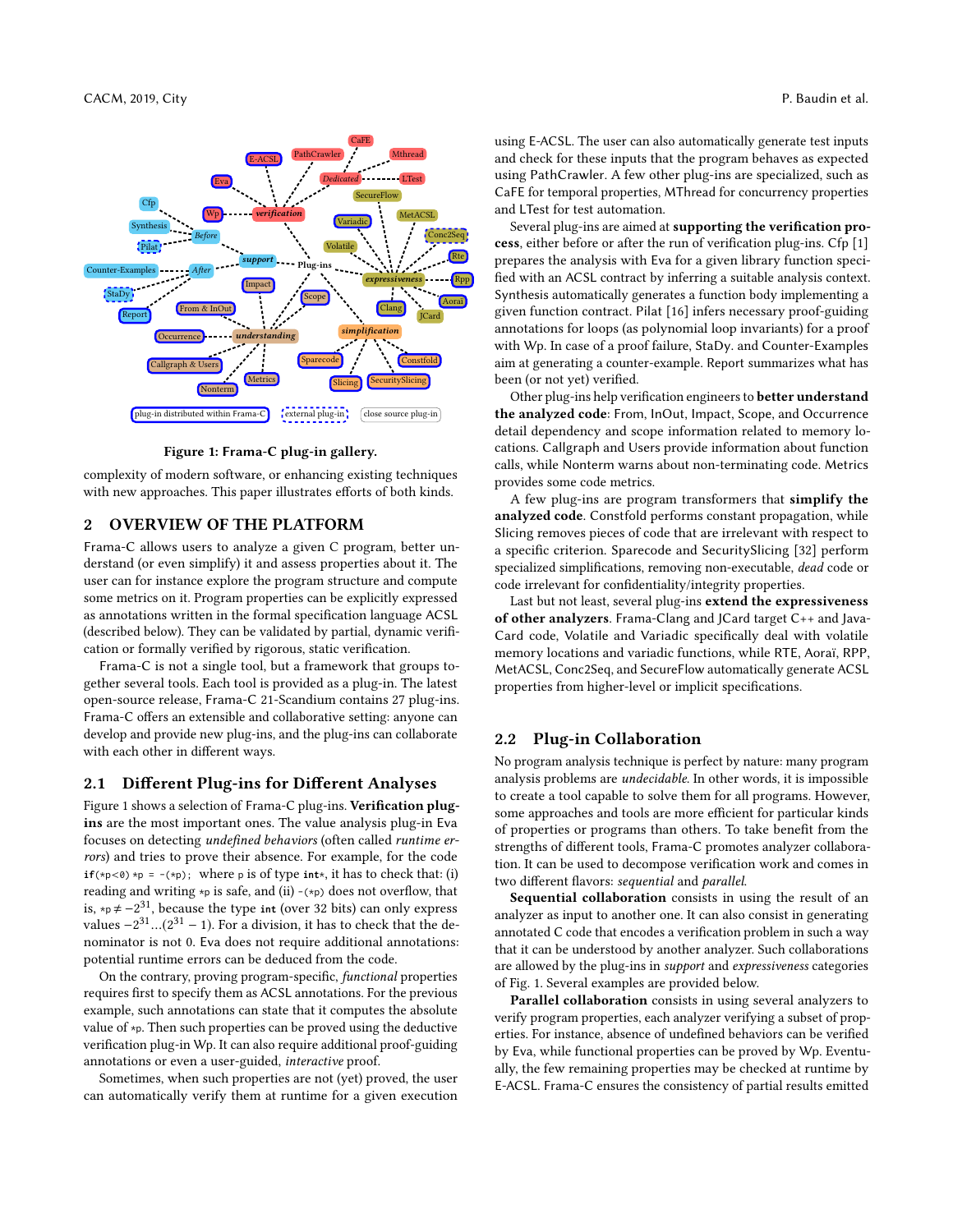by the analyzers, and summarizes what has been verified and what remains to be [\[14\]](#page-9-5).

#### 2.3 Platform Architecture

Frama-C plug-ins are based on a kernel that provides key services to both end-users and plug-in developers. The kernel contains three main components: (1) basic services (such as program parsing) that build a normalized representation (called Abstract Syntax Tree, or AST) of the analyzed program, (2) specialized services (e.g. exploring and manipulating the program AST including ACSL annotations) for code analyses and (3) general-purpose libraries. Altogether, they provide a large API, providing useful services to analyzers and facilitating plug-in development. This makes it possible to develop, within a few days, a brand-new prototype analyzer supporting most C constructs.

## 3 ACSL SPECIFICATION LANGUAGE

For specifying C code, Frama-C offers ACSL, the ANSI/ISO C Specifi-cation Language<sup>[1](#page-2-0)</sup>. ACSL clauses (annotations) are written in special comments //@... or /\*@... \*/. While ACSL is a fairly rich language, we give in this paper only a very brief description. Interested readers can refer to existing tutorials $^2$  $^2$  for an in-depth presentation.

As we mentioned above, Frama-C can be used to check that no input leads to a runtime error (RTE) in a given program. Such checks can be generated by the RTE plug-in as ACSL assertions, for verification by other plug-ins (Eva, Wp, or E-ACSL). An ACSL assertion (**assert** clause) can be put anywhere in the code to indicate that a property must hold at this particular point. For the code example  $if(\n $\uparrow p < \emptyset$ ) *p = -( $\uparrow p$ )$ ; we considered above, RTE generates the following (simplified) assertions:

```
// @ assert \valid ( p ) ;
if('kp < 0)// @ assert * p>INT_MIN ;
  * p = - (* p);}
```
These assertions indicate precisely the required properties: (i) pointer p is valid, that is, \*p can be safely read/written, and (ii) \*p should be greater than the minimal value of type **int**. Lines 13–14 of Fig. [4](#page-3-0) show an assertion to prevent a division by 0.

Obviously, such properties only ensure the absence of undefined behaviors. They do not mean that the program behaves as intended. In order to verify its functional properties—the intended behavior it is necessary to have a precise, formal description of what this intended behavior is. Such a description can also be expressed in ACSL.

A key ingredient of ACSL is the notion of function contract, which can be traced back to Eiffel and Meyer's Design by Contract [\[31\]](#page-9-6). Basically, a (function) contract defines some constraints on the state in which the function might be called (the precondition), and in exchange provides some guarantees about the state in which it returns control to its caller (the postcondition). It is also important to define which parts of the state (i.e. which variables or memory locations) can be modified during the execution of the function (the

```
^1https://github.com/acsl-language/acsl/releases/tag/1.14
```

```
2https://github.com/fraunhoferfokus/acsl-by-example/raw/master/
ACSL-by-Example.pdf, https://allan-blanchard.fr/publis/frama-c-wp-tutorial-en.pdf
```
<sup>1</sup> /\* @ **assert** INT\_MIN ≤ x + y ≤ INT\_MAX ; \*/

Finally, ACSL features several built-in predicates for stating properties over the pointers manipulated by the program.

#### 4 CORE ANALYSES OF THE PLATFORM

This section introduces the four core Frama-C plug-ins, namely Eva that focuses on detecting undefined behaviors, Wp that aims

```
1 /*@ requires \valid(p);
r = \text{requires } *p > \text{INT\_MIN};<br>
\text{assigns } *passigns *p:
4 ensures ( \old (* p ) ≥ 0 ⇒ * p == \old (* p ) ) ∧
5 ( \lambdaold(\star p) < \theta \Rightarrow \star p = -\lambdaold(\star p) );
6 */
7 void pabs ( int * p ) {
8 if (*p < 0)<br>9 *p = -(*p)*p = -(*p);10 }
```
#### Figure 2: Example of ACSL function contract.

```
1 int i = 0, j = 10, k = 12;
2 / * @ loop invariant 0 \le i \le 10;
3 loop invariant i+j == 10;
4 loop assigns i , j ;
5 */
6 while (i < 10) { i++; j--; }
7 // @ assert j == 0;
8 // @ assert k == 12;
```
#### Figure 3: Example of ACSL loop contract.

frame rule). Thanks to it, the caller knows that everything that is not in the frame is left untouched.

Figure [2](#page-2-2) shows a possible contract for a simple function with the considered conditional statement. The **requires** clauses express the precondition (lines  $1-2$ ), denoted  $Pre<sub>pabs</sub>$ . It states that function pabs expects to be called with an argument p that is a valid pointer, and the pointed value is greater than the minimal value of type **int**. This precondition guarantees the absence of runtime errors in the function. The **ensures** clause (lines 4–5) expresses the postcondition Post<sub>nabs</sub>, which states that the resulting value of  $\star_p$  is the absolute value of its initial (old) value. Furthermore, pabs is supposed to modify only \*p, as indicated by the **assigns** clause on line 3.

Another important ingredient of ACSL is a loop contract. Placed in front of a loop, it contains clauses providing additional information to reason about the loop behavior. It includes a loop invariant stating properties that hold when entering the loop for the first time and are preserved after each loop step. Hence, by induction, they also hold at the end of the loop, regardless of the number of steps. As for functions, loops also have frame rules, introduced by **loop assigns**. Figure [3](#page-2-3) illustrates these annotations (see lines 2–4) on a very simple loop manipulating i and j together in order to keep their sum constant, while leaving variable k untouched. Lines 7–8 contain two assertions that hold after the loop. We will illustrate below how loop contracts help to reason for programs with loops.

ACSL uses first-order logic formulas, with integer and real arithmetic. Unlike the bounded C types, ACSL's integer and real types are unbounded. In particular, this makes it easier to write annotations stating the absence of arithmetic overflow. For instance, assuming x and y are C variables of type **int** (hence also their sum), the following assertion will guarantee that their sum can be safely computed in C, without triggering an overflow: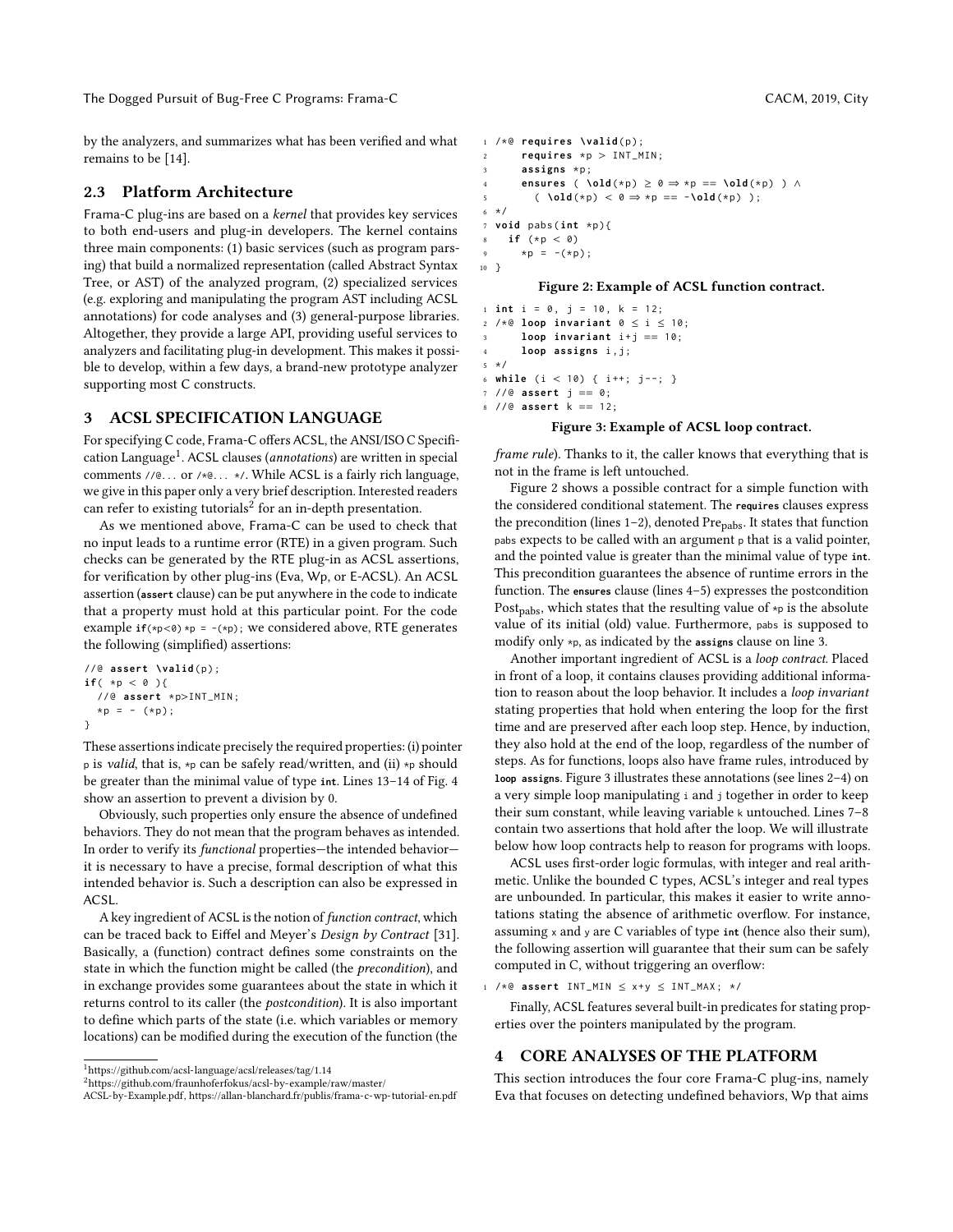```
1 int x, y, sum, res:
 2 // D_x^2 = D_y^2 = D_{\text{sum}}^2 = D_{\text{res}}^2 = \{ \text{Unit} \}3 if( getchar ()=='*') {
    x = 0; y = 0;
 5 // D_x^5 = \{0\}, D_y^5 = \{0\}6 } else {
      x = 1; y = 1;
 8 / / D_x^8 = \{1\}, D_y^8 = \{1\}9 }
10 // D_x^{10} = \{0, 1\}, D_y^{10} = \{0, 1\}11 sum = x + y;12 // D_{\text{sum}}^{12} = \{0, 1, 2\}13 //@ assert sum \neq 0;
14 res = 10/ sum ;
                                                1 int x, y, sum, res;
                                                 2 // D_x^2 = D_y^2 = D_{\text{sum}}^2 = D_{\text{res}}^2 = \{ \text{Unit} \}3 if( getchar ()=='*') {
                                                4 \times = 0; y = 1;
                                                 5 // D_x^5 = \{0\}, D_y^5 = \{1\}6 } else {
                                                     x = 1; y = 0;8 / / D_x^8 = \{1\}, D_y^8 = \{0\}9 }
                                                10 // D_x^{10} = \{0, 1\}, D_y^{10} = \{0, 1\}11 sum = x + y;
                                                12 // D_{\text{sum}}^{12} = \{0, 1, 2\}13 //@ assert sum \neq 0;
                                               14 res = 10/ sum:
```
Figure 4: Eva illustrated on two toy examples, (a) and (b).

at proving functional properties, E-ACSL that checks properties at runtime, and PathCrawler that generates test cases.

#### 4.1 Chasing Undefined Behaviors with Eva

The Eva plug-in provides a configurable and automatic analysis of the whole program, intended to prove the absence of undefined behaviors. This term refers to instructions for which the C standard imposes no requirements, leading to crashes and more generally unpredictable execution flow. They can in particular result in security vulnerabilities and attackers frequently exploit such illegal instructions in order to steal data or execute malware. Eva detects most undefined behaviors, such as invalid memory accesses, uninitialized memory reads, divisions by zero, signed integer overflows, undefined bit shifts and invalid pointer comparisons. It can also treat as erroneous some behaviors that are allowed by the standard but often unwanted by developers, such as unsigned integer overflows or exceptional floating-point values (e.g. infinities).

Eva is based on a technique called abstract interpretation. The goal of the analysis is to compute a set of possible values for each variable at each program point. Since computing these sets precisely is undecidable (as we explained in the Plug-In Collaboration section), Eva uses abstractions to over-approximate them. For instance, if the set of values  $D_v^l$  of a variable v at program point l is<br>  $\begin{pmatrix} 1 & 3 & 5 \\ 1 & 3 & 5 \end{pmatrix}$  or 99) it can be approximated as the interes interval  ${1, 3, 5, \ldots, 97, 99}$ , it can be approximated as the integer interval [1, 99]. If v takes value  $v_0$  at point *l* for some execution,  $v_0$  will necessary belong to the approximated set  $D_v^l$ . The contrary is not the set  $D_v^l$  contrary is not the set  $D_v^l$ true: the set  $D_{\nu}^{l}$  can contain values that v never takes at point *l* in practice. Thus, the computed abstractions build a sound overapproximation of all possible behaviors. As a consequence, Eva is sound: its analysis is exhaustive and reports all undefined behaviors that could happen in an execution of a program.

Let us illustrate how Eva analyzes the toy example of Fig. [4a](#page-3-0), that gives the body of function main. It expects the user to type a character (cf. line 3). In the majority of cases, the else branch is activated and the program executes without errors. But if the user types '\*', the program executes the then branch and tries to divide by 0 on line 14. We use line numbers to refer to program points l. At line 2, the sets of values computed by Eva (shown in comments on line 2) for the four variables contain only the special "Uninitialized" value. After the assignements of line 4 (resp., 7), the new domains of  $x$  and y are shown on line 5 (resp., 8), the others being unchanged. On line 10, the domains coming from both branches are merged. Therefore,

the computed over-approximated set of values for sum on line 12 is  $D_{\text{sum}}^{12} = \{0, 1, 2\}$ , even if the value 1 is not possible in practice. Since  $0 \in D_{\text{sum}}^{12}$ , the assertion on line 13 cannot be proved, and Eva<br>reports a potential division by 0. This is a *true alarm*: the division reports a potential division by 0. This is a true alarm: the division by 0 can happen, and Eva detects it. Other runtime errors can be detected similarly. For instance, if the assignment of y is removed on line 4, Eva computes  $D_y^5 = \{ \text{Uninit} \}$  and  $D_y^{10} = \{ \text{Uninit}, 1 \}$ , and reports an alarm for reading an unitialized variable on line 11 reports an alarm for reading an unitialized variable on line 11.

Approximations often lead to false alarms: correct code can also be flagged as a potential error. It can be seen on the example of Fig. [4b](#page-3-0), where the computed over-approximated set of values for sum on line 12 is again  $D_{\text{sum}}^{12} = \{0, 1, 2\}$ , while only value 1 occurs in practice. Based on this over-approximated set, Eva cannot prove the assertion on line 13 and reports a potential division by 0 while it can never happen: this is a false alarm. To avoid it, the user can use trace partitioning, i.e. make the analysis consider both paths separately to make the analysis more precise. Eva will continue the analysis of both branches without merging their values on line 10: in both cases (with  $D_x^{10} = \{0\}$ ,  $D_y^{10} = \{1\}$  and  $D_x^{10} = \{1\}$ ,  $D_y^{10} = \{0\}$ ) Eva will compute  $D_{\text{sum}}^{12} = \{1\}$  and prove the absence of the error.<br>To limit the burden of false alarms while maintaining a re

To limit the burden of false alarms while maintaining a reasonable analysis time, a balance must be reached between precision and efficiency. Typically, Eva is used in an iterative process where the analyst uses the result of one analysis run to finely tweak the next one, by configuring the abstractions and partitioning. To make complex settings easily accessible for non-expert users, Eva provides a meta-option -eva-precision N, with N between 0 and 11, which conveniently adjusts a dozen of underlying options (including trace partitioning [\[30\]](#page-9-7)). Any  $N \ge 1$  avoids the false alarm for Fig. [4b](#page-3-0).

Eva provides various means of expressing abstractions (called abstract domains) that can be enabled and tuned on a case-by-case basis. The default abstract domain represents integer values as small discrete sets or intervals with a linear congruence information, floating-point values as intervals following the IEEE 754 standard, and pointers as possible offsets for each potential base address. It accurately represents arrays, structures and unions. Various additional domains (such as gauges [\[39\]](#page-9-8), numerors [\[25\]](#page-9-9), numerical domains provided by Apron<sup>[3](#page-3-1)</sup>) bring more expressiveness but slow down the analysis.

Studying the results. The main output of Eva is an exhaustive list of potential undefined behaviors, or alarms, expressed as ACSL assertions. Each alarm should be reviewed to determine if it reveals a real bug or is a false alarm caused by the analysis approximations. False alarms might be disproved by other Frama-C plug-ins. It is possible to inspect (cf. Fig. [5\)](#page-4-0), at each program point and for each call stack, the values computed for each variable and expression.

Eva is tightly integrated with other tools of the platform providing to them detailed information about its results. These results are used by many other plug-ins. Notably, Studia highlights all statements reading or writing a given memory location, allowing the user to jump between the sink of a bug (where it can be observed) and its source (the actual culprit). InOut computes the memory zones read and written by a function, summarizing its

<span id="page-3-1"></span> $^3$ <http://apron.cri.ensmp.fr/library/>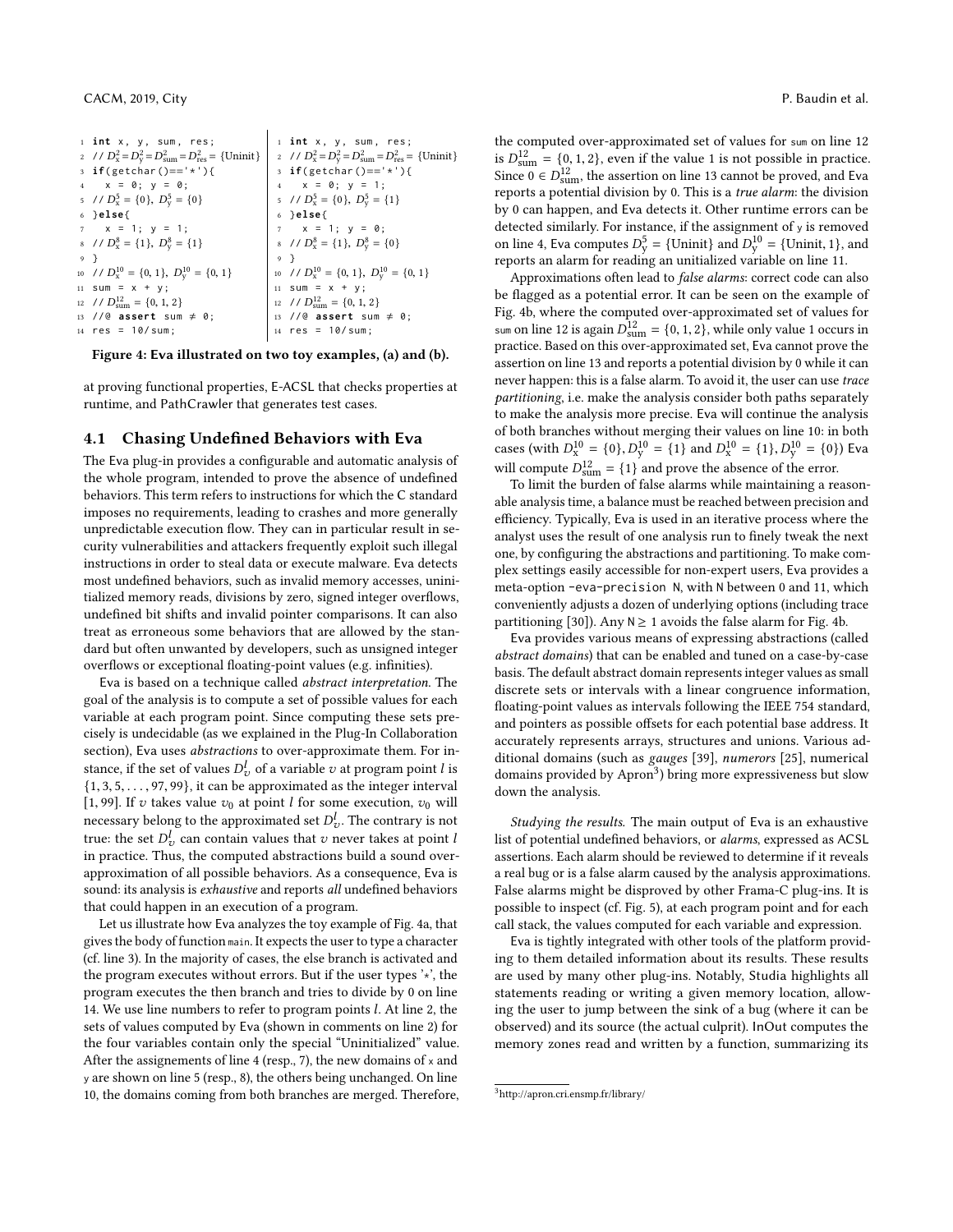<span id="page-4-0"></span>

Figure 5: Frama-C graphical interface allows any C expression to be inspected for its possible runtime values, as computed by Eva. Pointers, structured and scalar values are expressed in a concise but precise notation. Each callstack is separated, with filtering and grouping capabilities.

<span id="page-4-1"></span>

| 1 int $x=-42$ , $y=36$ ;       | $1$ int $x = INT_MIN;$             | 1 int a[2]={-42,0};                    |
|--------------------------------|------------------------------------|----------------------------------------|
| 2 int $\star$ q=&x             | $ z $ int $\star$ q=&x             | 2 int $\star$ q=&a[0];                 |
| 3 // Pre <sub>pabs</sub> holds | $ 3 \t/$ Value of $*q$             | $ 3 / /$ Pointer q+2                   |
| $4$ pabs $(q)$ ;               | $ 4 / /$ is INT_MIN.               | $ 4 / 1$ is invalid.                   |
| $5$ //@ assert x==42;          | $ 5 / /$ Pre <sub>pabs</sub> fails | $\vert$ 5 // $Pre_{\text{pabs}}$ fails |
| $6$ // $@$ assert $y == 36$ ;  | $  6$ pabs $(q)$ ;                 | 6 $pabs(q+2)$ ;                        |
|                                |                                    |                                        |

Figure 6: Wp illustrated on toy examples, (a), (b) and (c).

dependencies. Finally, Metrics estimates the analysis code coverage and reports the statements proven unreachable by Eva.

Usage. Eva handles the subset of C99 commonly used in embedded software. Dynamic allocation is supported, but often leads to imprecise results. The analysis is fully context-sensitive: function calls are inlined, and recursive functions are not supported. Eva has been highly optimized for years to achieve scalability on large programs, and has already been successfully applied to verify safety-critical codes, especially in the nuclear industry [\[33\]](#page-9-10).

#### 4.2 Proving Functional Properties with Wp

Deductive verification aims at proving that functional properties of a program hold in all cases. It is usually performed in a modular way, function by function, where the caller's proof can rely on the callee's contract, proved separately. The Wp plug-in is a modern and effective implementation of this approach for C and ACSL.

Let us illustrate this approach on the code of Fig. [6a](#page-4-1) (say, giving the body of function main) that calls the function of Fig. [2.](#page-2-2) After line 2 of Fig. [6a](#page-4-1), pointer q refers to x, thus x and \*q are aliases. On this code, Wp deduces the first assertion from the value −42 of \*q before the call and the postcondition of pabs (cf. lines 4–5 in Fig. [2\)](#page-2-2). Since other variables cannot be modified by the call of pabs (cf. line 3 in Fig. [2\)](#page-2-2), Wp also proves the second assertion of Fig. [6a](#page-4-1).

However, a call to a function guarantees to ensure its postcondition after the call only if its precondition is respected before the call. Thus, Wp must check that the precondition of pabs (cf. lines

1–2 in Fig. [2\)](#page-2-2) is respected before the call: here, indeed, pointer q is valid and the pointed value is not INT\_MIN. The precondition cannot be proved for the code of Fig. [6b](#page-4-1), where the pointed value is INT\_MIN. Its proof also fails for the code of Fig. [6c](#page-4-1), where q refers to the first cell of an array of two integers, hence q+2 is invalid: dereferencing it would be an out-of-bound access (i.e. an undefined behavior).

In the modular approach, the function contract of the callee must be proved separately. For the code of Fig. [2,](#page-2-2) Wp successfully proves that the implementation of pabs respects its contract.

Deductive verification for programs with loops usually relies on loop contracts that must be specified by the user. To illustrate it on a toy example, consider the code of Fig. [3.](#page-2-3) For the loop contract, Wp must verify that the loop invariant is indeed true before the loop and is preserved by each new loop iteration, and that the loop frame rule is indeed true. Thanks to the loop invariant, at line 7 Wp knows that  $0 \le i \le 10$ ,  $i + j = 10$ , and since the execution exited the loop,  $i \geq 10$ . From these conditions, it deduces that  $i = 10$  and therefore  $j = 0$ , that proves the assertion on line 7. The assertion on line 8 is deduced from the frame rule (line 4) since the value of k cannot be changed by the loop.

To perform deductive verification, Wp relies on Hoare Logic and Weakest Precondition Calculus. At a high level, Wp compiles C code and ACSL contracts into mathematical theorems (called verification conditions and expressed as first-order logic formulas) that provide sufficient conditions to entail the validity of the expected functional properties. These theorems use various mathematical theories (including integer and real arithmetics, anonymous functions, arrays and records). They are then sent to automated theorem provers (or SMT solvers, like Alt-Ergo, Z3 or CVC4) to be checked for validity. Alternatively, one can also use a proof assistant like Coq.

Naive implementations of weakest precondition calculus are known to have exponential cost and cannot be used on complex programs. Moreover, modelling the semantics of C memory access with aliasing and low-level encoding of data is known to be a challenge for automated reasoning. Wp has been developed since 2008 with an industrial target in mind, and benefits from well-known modern techniques to make it efficient.

Wp implements a generic backward calculus engine to produce verification conditions by weakest precondition calculus [\[28\]](#page-9-11). It is parameterized by a memory model, defining a specific representation of memory locations in the resulting verification conditions. Wp features various memory models which combine known techniques [\[22\]](#page-9-12) to propose different balancing between efficiency and expressiveness, and some heuristics to select which model(s) to apply on a given program.

Wp offers several backends for discharging the generated verification conditions with automated SMT solvers and proof assistants, either natively or via the Why3 [\[21\]](#page-9-13) platform. The complexity of the generated verification conditions is dramatically reduced by Qed [\[13\]](#page-9-14), a generic and extensible simplification engine of Wp, helping to discharge some corner cases of theories that are still issues for mainstream SMT solvers. Finally, Wp features an extensible proof tactic engine to interactively split complex proofs into smaller ones, possibly executing custom decision procedures.

Altogether, these features make Wp an efficient implementation of deductive verification to prove functional properties of C/ACSL programs. A recent industrial use-case in avionics [\[9\]](#page-9-15) reports that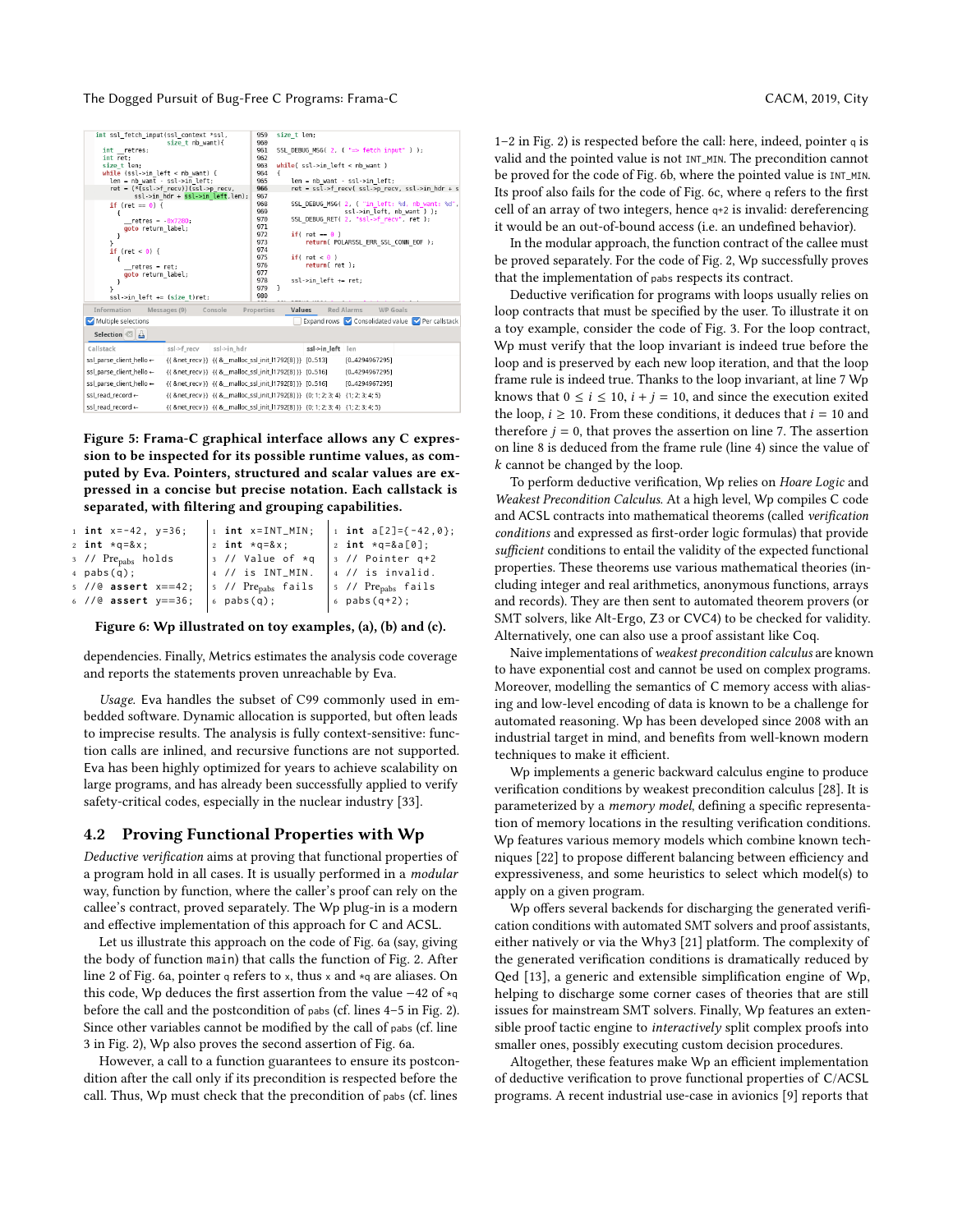98.5% of the 3315 C functions were proved by Wp, where only 2.3% functions required the interactive termination of some proofs.

## 4.3 Checking Properties at Runtime with E-ACSL

Runtime assertion checking is the process of verifying specifications (historically, assertions) at runtime, i.e. when the program is being executed. It was popularized by the programming language Eiffel in the late 1980s to support defensive programming. At the turn of the millennium, this approach was adopted by dedicated formal specification languages for mainstream programming languages like JML for Java or Spec# for C#.

In the context of C and Frama-C, ACSL would be the language of choice for runtime assertion checking. However, being primarily designed for deductive verification, it needed adjustments for runtime checking. In addition, verifying expressive properties at runtime for a language like C in a sound and efficient way is challenging and requires original solutions.

4.3.1 Specification Language Adjustments. As explained above, ACSL is based on mathematical logic. In particular, it contains several constructs that have no computational meaning, such as lemmas and axioms, or unbounded quantifications. Therefore, they were removed from the executable subset of ACSL dedicated to runtime assertion checking: the E-ACSL specification language $^4$  $^4$ .

Another important issue of ACSL with respect to runtime checking is its logic-based semantics that assigns a (possibly unspecified) value to each construct. For instance, the predicate  $0/0 \equiv 0/0$  is necessarily true in ACSL by reflexivity of equality. This semantics helps formal reasoning made by the Wp plug-in and associated provers. However, it is problematic at runtime since terms like 0/0 cannot be safely executed. Consequently, E-ACSL considers that the semantics of such terms is actually undefined (relying on Chalin's strong validity principle [\[11\]](#page-9-16) and three-valued logic). Undefined terms and predicates must never be executed.

4.3.2 Compiling Formal Properties into Executable Code. Compiling E-ACSL annotations into C code is the purpose of the E-ACSL plug-in [\[38\]](#page-9-17) of Frama-C. The instrumented code it produces checks the annotations at runtime and reports failures. For instance, using the E-ACSL plug-in to check at runtime the code of Fig. [6a](#page-4-1) confirms that the annotations (including the assertions, the pre- and postcondition of pabs) are verified, while for Fig. [6b](#page-4-1),c the failing preconditions are detected and reported to the user.

At a first glance, the compilation process may look quite easy. For instance, the E-ACSL assertion  $\forall x \in \mathfrak{g}$  assert  $z \neq \emptyset$ ;  $\forall x$  is compiled to the C assertion  $\textsf{assert}(z \neq 0)$ ;. However, in general it is not always so simple to generate both sound and efficient code, as shown below on two illustrative cases.

Arithmetic. For the E-ACSL assertion /\*@ **assert** x+1 ≤ INT\_MAX;\*/, it would be unsound to generate the C code  $\text{assert}(x+1 \leq \text{INT\_MAX})$ ; since at runtime  $x+1$  might overflow, while in the ACSL specification, as we explained above, it is computed over (unbounded) mathe-matical integers. Consequently, E-ACSL generates specific code<sup>[5](#page-5-1)</sup>



<span id="page-5-2"></span>Path<sup>2</sup>rawler online

Figure 7: Results of a test generation session with PathCrawler-online illustrating condition coverage of the generated test cases. Failed test cases are shown in red. For each test case, its inputs, outputs and the activated path can be inspected. Any gaps in the coverage of the function are also explained.

to perform the computations precisely and to remain sound. To remain efficient, it still generates (more efficient) machine arithmetic based code when it is sound to do so. For instance, assuming that the type of x is **int** on a standard 64-bit architecture, the previous assertion is compiled to  $\text{assert}((\text{long})x+1L \leq (\text{long})INT\_MAX)$ ; to execute the addition and comparison without overflow over the larger C type **long**.

Memory Properties. An important feature of the specification language are memory properties such as **\valid**(p). In order to soundly and efficiently evaluate such properties, memory-related operations (allocations, deallocations and assignments) in the original code that are relevant for the memory properties of interest are recorded in a dedicated datastructure.

#### 4.4 Generating Test Cases with PathCrawler

Another dynamic analysis plug-in of Frama-C is PathCrawler [\[40\]](#page-9-18). Given a C program and a specific function in it, PathCrawler generates unit test cases for this function. Basically, it explores (a subset) of program paths and tries to generate test inputs for each of them. PathCrawler follows the so-called concolic test generation technique (also called Dynamic Symbolic Execution) since it combines symbolic execution of the program with a usual (concrete, i.e. non symbolic) execution of the compiled code. Symbolic execution represents the execution of a program path symbolically, with undetermined values of program inputs. It relies on the path predicate defining the values of the input variables that activate the chosen path. To find a set of concrete values satisfying the path predicate, i.e. test inputs for the path, PathCrawler relies on the Colibri constraint solver, also developed at CEA List. A concrete execution of the generated test on an instrumented version of the program is used to confirm the executed path and to optimize the test generation process.

To ensure that the test inputs are realistic, and avoid detecting bugs which would never arise in legitimate function calls, the user can provide a precondition limiting the admissible input values. If the user also provides an oracle function, that compares the outputs

**C** Archar

<span id="page-5-0"></span> $^4$ <http://frama-c.com/download/e-acsl/e-acsl.pdf>

<span id="page-5-1"></span><sup>5</sup> based on GNU multiple precision library,<https://gmplib.org/>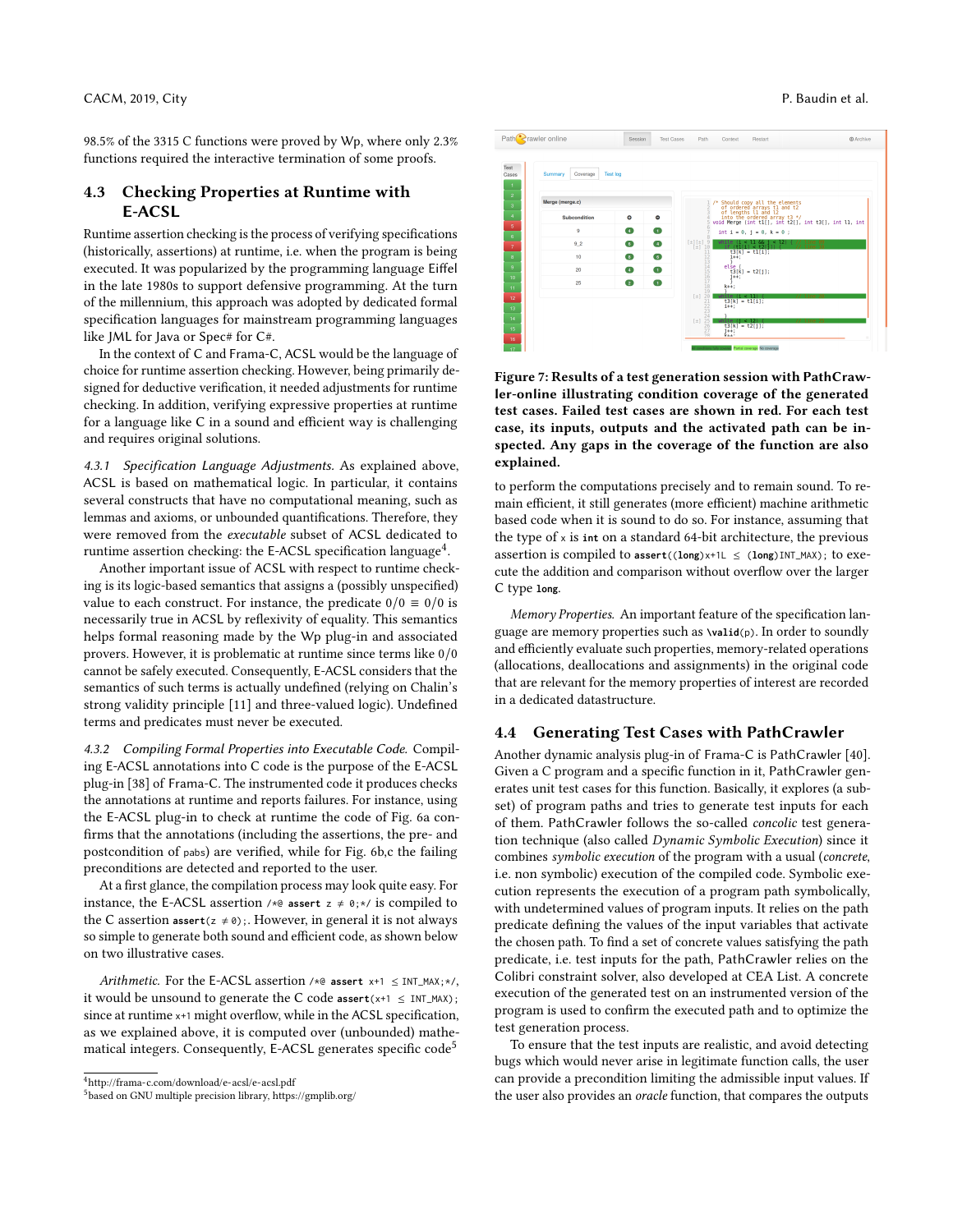produced by the test with the expected behavior, then PathCrawler will automatically report a pass or fail verdict for each test.

Since 2009, PathCrawler has an online version $^6$  $^6$  (see Fig. [7\)](#page-5-2) that allows the user to provide a C file (or choose one of the available examples), generate test cases and explore the results.

# 5 TELL FRAMA-C WHAT YOU WANT TO VERIFY

Together with the expressive power of ACSL specifications, the core analyzers presented in the previous section allow the verification of a very large class of properties about C programs. However, the bare ACSL language makes it sometimes difficult to express other kinds of properties. In that case, there exist various specialized plug-ins dedicated to ease the task of writing the formal specification of a property of interest.

In many cases, such a plug-in offers a dedicated Domain-Specific Language (DSL) for writing the property and operates by instrumenting the code under analysis with additional ACSL annotations and/or C instructions so that the verification of standard ACSL annotations on the instrumented code with the core analyzers implies that the original DSL formulas hold on the original code.

# 5.1 Verify Sequences of Events: Aoraï and CaFE

It is often necessary to verify that a set of events during a program execution follow a particular order, for example:

a call to function send\_private\_data() must always be preceded by a call to function authenticate() returning 0, without a call to function logout() in-between.

Such properties (often expressed in temporal logic [\[12\]](#page-9-19)) can be verified for any given execution using an automaton. In our example, it consists of three states encoding the current status of the execution: user non authenticated (initial state), user authenticated (and not yet logged out), or error (i.e. private data sent without being authenticated). The transitions between states naturally follow the observed function calls, except that the error state cannot be left. The first two states are accepting (i.e., the property is respected as long as the execution ends in one of them), while the last one means the property fails for the given execution.

Two Frama-C plug-ins are dedicated to such properties. Aoraï [\[26\]](#page-9-1), simply adds C variables representing the states, together with the appropriate transition functions and ACSL annotations ensuring we end up in an accepting state. Checking the validity of these annotations is then left to one of the main analysis plug-ins described in the previous section. A more recent plug-in, CaFE, can handle additional properties including nested function calls. CaFE is based on a refined version of classical temporal logic, CaRet [\[2\]](#page-9-20), and relies on model-checking techniques [\[12\]](#page-9-19).

#### 5.2 Verify Relational Properties: RPP

On the contrary to an ACSL contract, that specifies what is supposed to happen during a single call to the corresponding function, relational properties examine the relations that may exist between several executions of either the same or different functions. An interesting example of this class of properties is non-interference:

```
6http://pathcrawler-online.com/
```

```
1 int sec1 , pub1 , sec2 , pub2 ;
```

```
1 int sec , pub ;
2 void noleak () {
3 pub=pub+10;
4 sec=sec+pub; }
5 void leak () {
6 pub = pub + sec :
                       2 /* @ requires pub1==pub2 ;
                             ensures pub1==pub2; */
                       4 void wrapper_leak () {
                          pub1 = pub1 + sec1; /* 1st call */
                       6 pub2=pub2+sec2; /* 2nd call */ }
```
## Figure 8: (a) A C code, and (b) RPP transformation for **leak**.

given a partition of the variables into public and private ones, one wants to ensure that any two executions starting in states where public variables have the same values always end up in states where public variables have the same values. In other words, the public result should not depend upon the values of private variables. Figure [8a](#page-6-1) illustrates a function noleak that respects this property: the public variable pub does not depend on the secret variable sec. This property is not true for function leak, where pub depends on sec.

RPP [\[8\]](#page-9-21) is a Frama-C plug-in that offers an extension of ACSL to formally specify relational properties (involving any number of executions of any number of functions). RPP then uses a form of self-composition [\[6\]](#page-9-22) to generate a wrapper function (composing the executions of the functions involved in the relational property) with an ACSL contract such that its proof implies the relational property for the original code. For instance, the wrapper of Fig. [8b](#page-6-1) simulates two executions of leak with equal public values (line 2), but this equality after these executions (line 3)—the non-interference cannot be proved: the public result depends on a secret variable.

An important benefit of RPP's transformation is that it also allows the use of a proven relational property as a hypothesis in subsequent proofs, following the modularity of the standard deductive verification approach.

### 5.3 Enforce Global Properties: MetACSL

It is often the case that one wants to enforce a given property across the whole program. For instance, we may associate a confidentiality level with each memory location and check that a read access is never done from a location with a higher level than that of the current user, and dually, a write is never performed into a lower-level location. While these kinds of properties could in theory be expressed with standard ACSL annotations, they would spread everywhere in the program. In practice, it can be difficult to write them all by hand without making a mistake and to convince ourselves that the set of annotations is indeed complete.

The recently started MetACSL plug-in [\[37\]](#page-9-23) seeks to alleviate this issue by automatically generating these ACSL annotations from a single higher-level property expressed in a small DSL extending ACSL to indicate the contexts in which the property must hold. It has been tested over various examples to establish security properties (confidentiality and integrity) and is currently being assessed over more realistic case studies.

## 5.4 Prove Concurrent Programs: Conc2Seq

While most of its plug-ins focus on sequential program analysis, Frama-C also offers an experimental plug-in, called Conc2Seq, for deductive verification of concurrent programs [\[7\]](#page-9-24). Similarly to the CSec approach<sup>[7](#page-6-2)</sup>, it performs a dedicated code transformation of a given concurrent program into a sequential one, which simulates

<span id="page-6-2"></span><sup>7</sup><http://www.southampton.ac.uk/~gp1y10/cseq/cseq.html>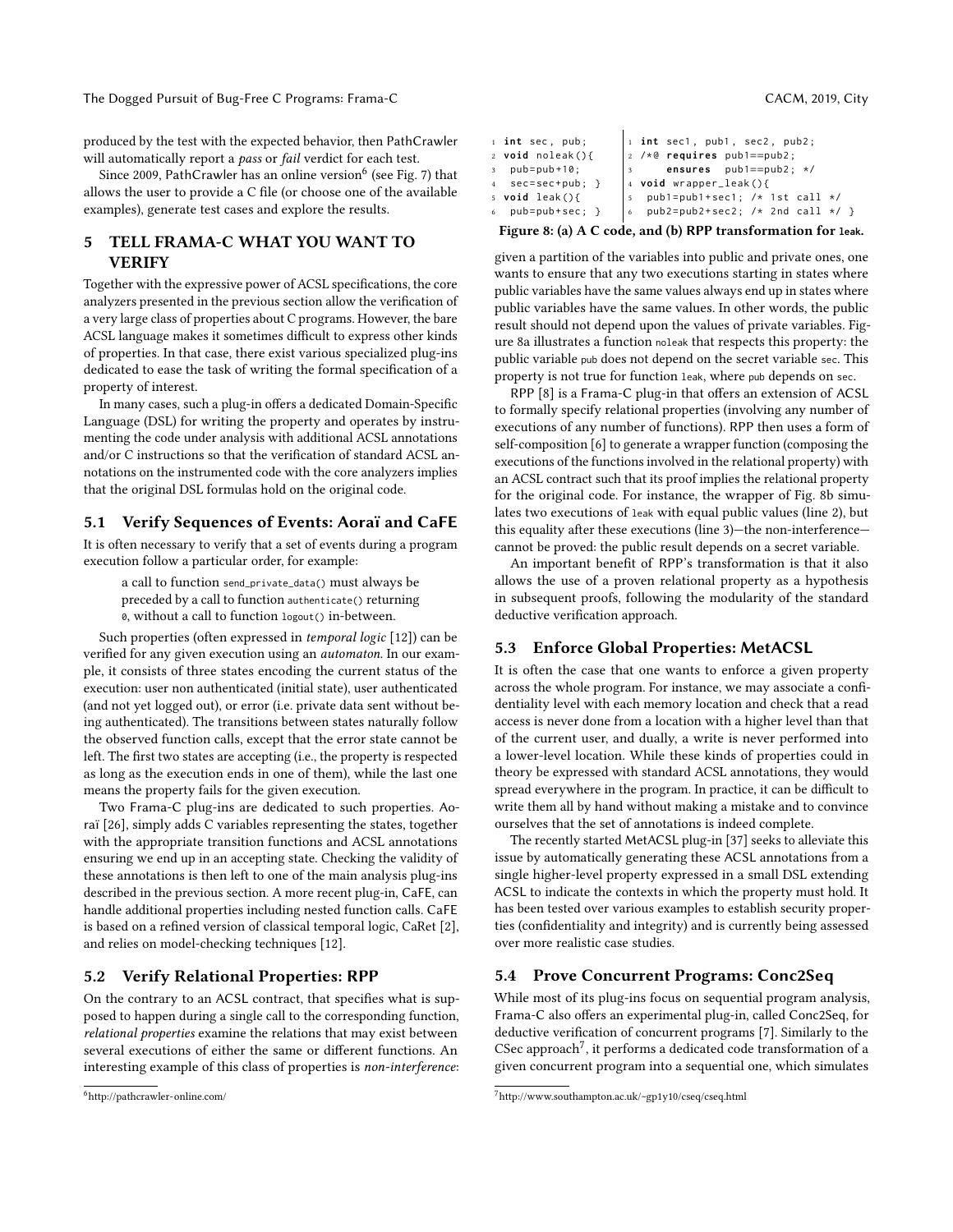concurrent executions of the code in several threads by interleaving the executions of indivisible (atomic) blocks in various ways, defined non-deterministically. Conc2Seq also automatically transforms specifications of the initial program into specifications for the resulting program. The variables of various threads are represented by arrays in the simulating program, so that the user can add guiding annotations relating these variables between them to help the proof. Thanks to this transformation, the Wp plug-in can be used to verify the resulting sequential program. If the proof of the annotations for it is successful, the initial concurrent program respects its specification.

# <span id="page-7-0"></span>5.5 Specify Test Objectives: LAnnotate

Test objectives give another example of specific annotations that can be added for analysis using Frama-C core plug-ins. Various structural test coverage criteria (e.g. functions, statements, decisions or branches, conditions, conditions-decisions) can be treated in a unified way provided that the corresponding test objectives are expressed in the code in the generic form of elementary coverage targets. Such a coverage target, also called a label [\[4\]](#page-9-25), is basically a predicate inserted in a particular location. A label is covered by a test when the execution of the test reaches this location and satisfies the predicate. For a given test coverage criterion, the LAnnotate plugin [\[4\]](#page-9-25) inserts the corresponding labels, and other plug-ins can be used to reason about them. In particular, PathCrawler supports the label coverage criterion (and therefore, all coverage criteria that can be expressed using labels) and offers an efficient test generation for labels. Other usages of labels will be discussed in the next section.

# 6 GO BEYOND RAW ANALYSES RESULTS

The previous section presented several analyses that apply core plug-ins after a relatively lightweight adaptation (often, via instrumentation) of properties of interest into properties they can directly handle. For more complex analysis problems, this is not sufficient: the target properties can require an advanced code or specification transformation or even a dedicated reasonning. Their analysis can still rely on some of the core analyzers, but has to extend or adapt them in a more significant way. We present here a few examples.

# <span id="page-7-1"></span>6.1 Counter-Examples for Unproven Annotations: StaDy

Manual analysis of proof failures during deductive program verification can be a very complex and time-consuming task. Such a failure can be due to an error in the code or in the specification itself, a missing or too weak specification for a called function or a loop, or lack of time or simply incapacity of the prover to finish a particular proof. Using a combination of deductive verification (with Wp) and test generation (with PathCrawler), the StaDy plugin [\[35\]](#page-9-26) helps to classify proof failures into several categories and provides a counter-example illustrating the issue. The translation of ACSL annotations (preconditions, postconditions, etc.) into their counterparts supported by test generation is not straigtforward. For example, to support unbounded integers in ACSL annotations during both concrete and symbolic execution, operations with unbounded integers are translated in two different ways: directly into unbounded integers supported by the constraint solver for symbolic

execution, and using a dedicated library for execution of unbounded integers for a concrete execution.

While StaDy was mainly designed for using with Wp, it can also be applied to alarms reported by Eva. Such alarms being reported as unproven assertions, StaDy can be applied to generate counterexamples for some of them (thus showing that they are not false alarms) and facilitate the analysis of alarms by the verification engineer. This is another illustration of the benefits of sharing the same specification language between different analyzers.

# 6.2 Infeasible Test Objectives: LUncov

Section [5.5](#page-7-0) illustrated how generic test objectives—or labels—allow PathCrawler to support test-case generation for various test coverage criteria. An important issue in testing is related to infeasible (i.e. uncoverable) test objectives that cannot be covered by any test case. Infeasible test objectives lead to an imprecise computation of coverage for a given test suite, and a waste of resources for trying to cover them. Detection of infeasible test objectives—which is in general undecidable—is thus an important task in testing.

An efficient approach to identify infeasible test objectives is to use static analysis. This is the purpose of the LUncov plug-in [\[4\]](#page-9-25) of Frama-C. It translates a label with predicate  $p$  into an assertion with the negated predicate  $\neg p$  at the same location. The label is uncoverable if and only if the resulting assertion is always true. LUncov implements various analysis techniques relying on value analysis using Eva and weakest precondition calculus using Wp. In particular, it provides an advanced combination of both tools, where Eva is used to compute the domains of program variables and then shares this information with Wp, to make it more precise.

## 6.3 Program Simplification: Slicing

Slicing is a program transformation technique that takes as input a program and a so-called slicing criterion (e.g. to preserve the value of a given variable at a given program point) and outputs a simplified C program that preserves the property defined by the slicing criterion. The pieces of code necessary to ensure the preservation property (or for a correct compilation) of the resulting program are kept, while all other, irrelevant instructions are removed. Slicing helps the end-user to focus on a particular point of interest. It also facilitates other analyses by reducing the size of the code they must deal with. The Frama-C slicing tool proposes numerous slicing criteria including preserving read and written memory locations at particular program points, function calls, return values, ACSL annotations or statements. It soundly relies on Eva to compute aliasing and dependency information. Therefore, it may over-approximate its results by keeping pieces of code that are actually not relevant for the selected criterion. However, it never removes anything relevant.

## 6.4 Information Flow: SecureFlow

Information flow properties denote properties of the dependencies between the outputs and the inputs of the program. The most common example is non-interference, presented above. It expresses the absence of information leak. The SecureFlow plug-in [\[3\]](#page-9-27) lets the user annotate each declaration with a public or private attribute and uses a dataflow analysis to verify the absence of information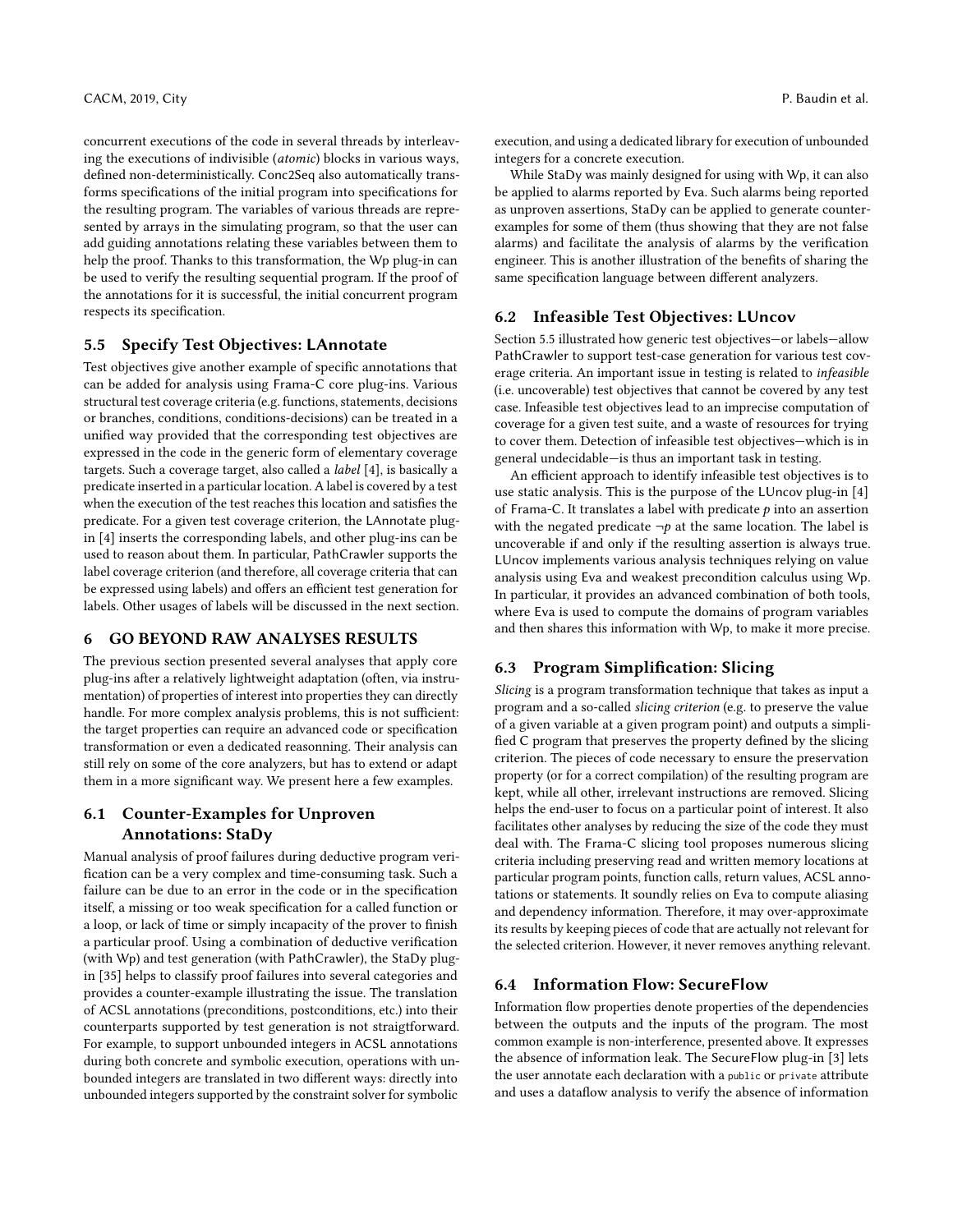leak. It also relies on Eva's results for determining which locations (hence, with which confidentiality level) pointers might refer to.

## 7 MORE THAN A TOOLSET: AN ECOSYSTEM

#### 7.1 Frama-C Community

Since its initial release in May 2008, Frama-C managed to attract an active community of users and plug-in developers. Its open-source license (LGPL 2.1) played of course an important role in this development, facilitating its integration into many Linux distributions (the oldest package, from Debian, dating back to 2009 and Frama-C 3.0 Lithium), and into the main repository of the opam package manager that handles software written in OCaml as is the case of Frama-C. As of July 2020, opam reports around 200 monthly downloads (via opam) of the latest release, Frama-C 21.1 Scandium, that appeared in June 2020.

Naturally, these public releases are accompanied with various communication channels $^8$  $^8$ , including a mailing list, a bug tracker, and a dedicated StackOverflow tag. Frama-C's blog<sup>[9](#page-8-1)</sup> is also a good way to inform users about what is going on in the platform.

An important part of Frama-C development is funded through collaborative projects, mainly at French and European level. Apart from CEA itself, these projects usually gather a mix of academic and industrial partners in order to explore new research directions while keeping sure that they are relevant to real-world problems. Among these projects, we can in particular mention the French RNTL project CAT and its successor U3CAT<sup>[10](#page-8-2)</sup>, funded by ANR, which were fundamental for building the grounding blocks of the platform. Later on, European projects Stance and Vessedia help broadening Frama-C's target properties to cybersecurity.

#### 7.2 Teaching with Frama-C

Frama-C is intensively used for teaching. It became difficult to keep track of all universities where the toolset is used in various program analysis or verification courses. In France, where the platform was born and is developed, there are dozens of departments relying on Frama-C for teaching every year. To give just a few examples, Ecole Polytechnique, CentraleSupélec, École Normale Supérieure, ENSIIE, almost all universities in and around Paris, but also in Besançon, Bordeaux, Bourges, Grenoble, Lille, Lyon, Orléans, Rennes, Toulouse, and many others. Frama-C is also increasingly used in other countries. They include, for instance, Austria, Brazil, China, Germany, Portugal, Russia, UK, USA. Among the analyzers of the open-source distribution, most popular for teaching are probably Eva, Wp and E-ACSL. PathCrawler is also actively used for teaching thanks to its online version, PathCrawler-online, allowing the user to explore advanced test generation results. Finally, Frama-C has often been used for trainings in industrial companies and for tutorials on program verification at premier international conferences including ASE, FM, iFM, ISSRE, POPL, SAC, TAP, QSIC, etc.

#### 7.3 Collaborations and Industrial Applications

Long-time partnerships started around Frama-C's precursor Caveat, which was developed in the 1990s in close collaboration with the

<span id="page-8-1"></span><sup>9</sup><https://blog.frama-c.com>

teams at Airbus, and leveraging automated reasoning capabilities from Inria's Alt-Ergo solver.

As Caveat went into industrial production, the development around Frama-C continued these collaborations and engaged them in assisting design decisions. Notably, this took the form of a domain specific language for low-level specifications that compiles into ACSL for deductive verification with Wp, or into a system similar to E-ACSL for runtime verification. This system, called NWOW [\[9\]](#page-9-15), has been deployed at large scale for the development of onboard critical software, and will be extended to other applications.

Other partnerships started, mid-2000s, with Électricité de France (EDF) and Areva for energy production systems. In particular, EDF reported [\[33\]](#page-9-10) that Frama-C's Value analysis plug-in (predecessor of Eva) improved the analysis of a 39 kLoC nuclear power plant shutdown system, allowing the demonstration of the absence of intrinsic run-time errors. After some experimentation with different tools, Frama-C was chosen to analyze the code. Today, an ongoing collaboration with EDF focuses on the analysis of larger code bases. R&D efforts between EDF, Framatome and CEA study further usage of Frama-C for other safety-critical software.

Frama-C has also been used for verifying software in other industrial domains, notably by Fraunhofer FOKUS [\[36\]](#page-9-28) and Mitsubishi for rail and Brazil's TIA for space applications [\[18\]](#page-9-29). The 2010s saw a broadening of this base, and an extension from safety-critical software into cybersecurity. The capabilities of Frama-C were put to use by NASA in air traffic management [\[24\]](#page-9-30), SRI International in gamified cybersecurity [\[20\]](#page-9-31), Bureau Veritas in marine and offshore [\[27\]](#page-9-32), and Thales and ANSSI in communication systems [\[19\]](#page-9-33).

Test generation with PathCrawler was recently evaluated by MERCE (Mitsubishi Electric R&D Centre Europe). After developing additional tooling around PathCrawler, MERCE evaluated automatic test generation over industrial code of about 80,000 lines. In this experiment, 86% of functions were successfully covered in 8 hours. MERCE estimated that automatic test generation with Path-Crawler could bring an effective benefit factor of more that 230 for test input generation in the company. Those very good results are very encouraging for an adoption of the technology in the business units [\[5\]](#page-9-34).

Beyond applications, the extensibility of the platform also allowed tool developers to abstract from the groundwork of code parsing and data structure design, and to focus on new types of verification. Early on, Inria experimented with deductive verification in the Jessie plug-in, later on extended and adapted by ISPRAS in AstraVer [\[29\]](#page-9-35). Adelard investigated lightweight concurrency, while teams at Atos implemented dataflow conformity capabilities [\[15\]](#page-9-36) and prototyped IDE integrations. The field of cybersecurity also proved fertile in academic developments, giving rise to the Stac plug-in from Verimag [\[10\]](#page-9-37) or the Celia plug-in from Université Paris Diderot [\[17\]](#page-9-38). Finally, the mid-2010s modernization brought about with the Eva plug-in allowed for another level of extensibility, at the level of its abstract domains. This was quickly adopted to interface with developments in this field from Verimag, including the Apron domain library and the VPL verified polyhedron library [\[23\]](#page-9-39).

<span id="page-8-0"></span><sup>8</sup> see<https://frama-c.com/support.html>

<span id="page-8-2"></span><sup>10</sup><https://frama-c.com/u3cat.html>